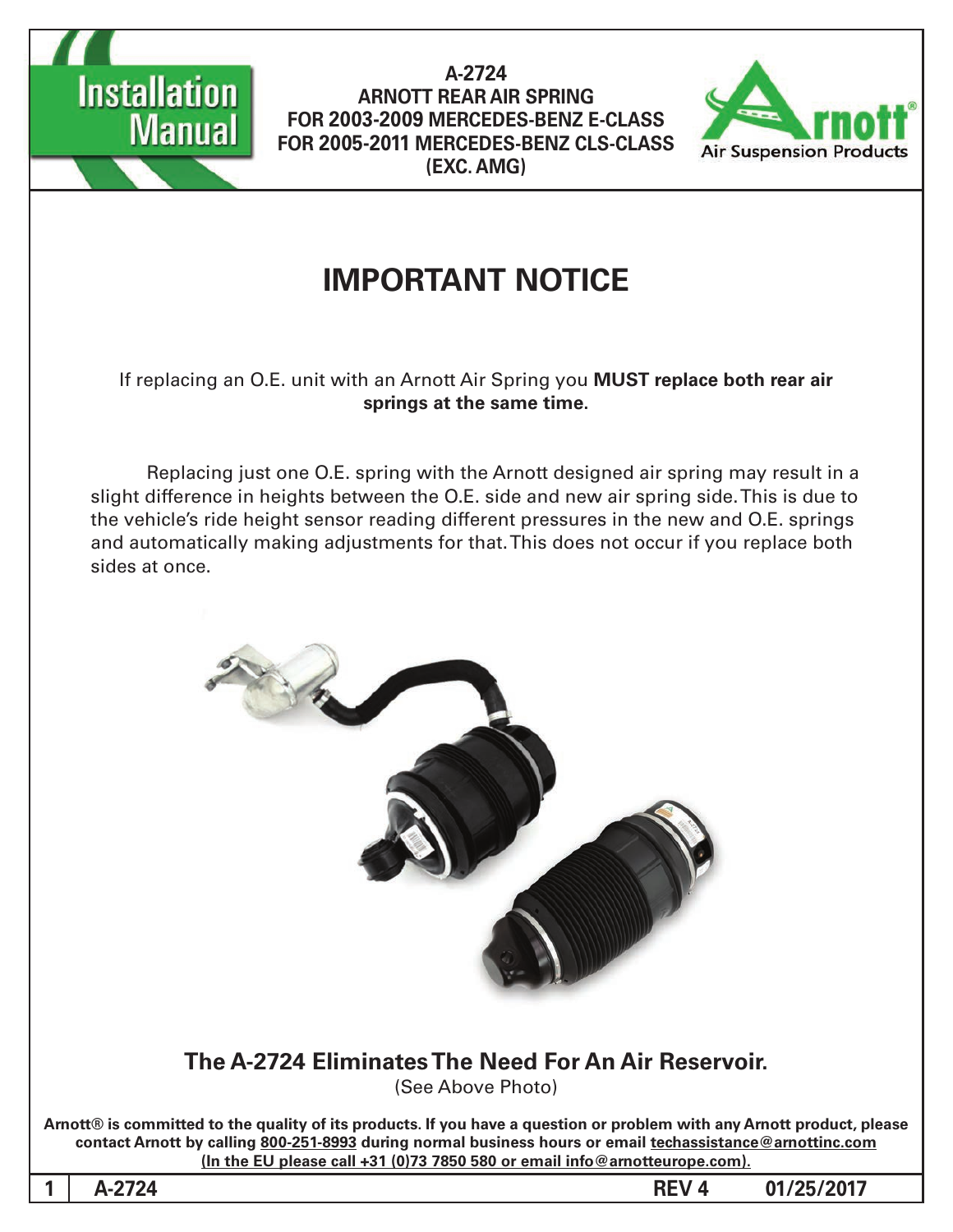



Congratulations on your purchase of an Arnott® air suspension product. We at Arnott Incorporated are proud to offer a high quality product at the industry's most competitive pricing. Thank you for your confidence in us and our product.

Proper installation is essential to experience and appreciate the benefits of this system. Please take a moment to review these installation instructions before you begin to install these components on your vehicle. The removal and installation of air suspension products should only be performed by a fully qualified, ASE Certified, professional.

It is equally important to be aware of all necessary safety measures while installing your new Air Suspension System. This includes proper lifting and immobilizing of the vehicle and isolation of any stored energy to prevent personal injury or property damage.

# "Engineered to Ride, Built to Last®"





*WARNING: The air suspension system is under pressure (up to 10 bar, or 150 lbf/in). Verify pressure has been relieved* and disconnect power to the air suspension system prior to disassembly. Do not allow dirt or grease to enter the system. Always wear standard hand, ear, and eye protection when servicing the air suspension system.

**Arnott®** is committed to the quality of its products. If you have a question or problem with any Arnott product, please contact Arnott by calling 800-251-8993 during normal business hours or email techassistance@arnottinc.com **(In the EU please call +31 (0)73 7850 580 or email info @arnotteurope.com).** 

**01/25/2017 4 REV -2724A 2**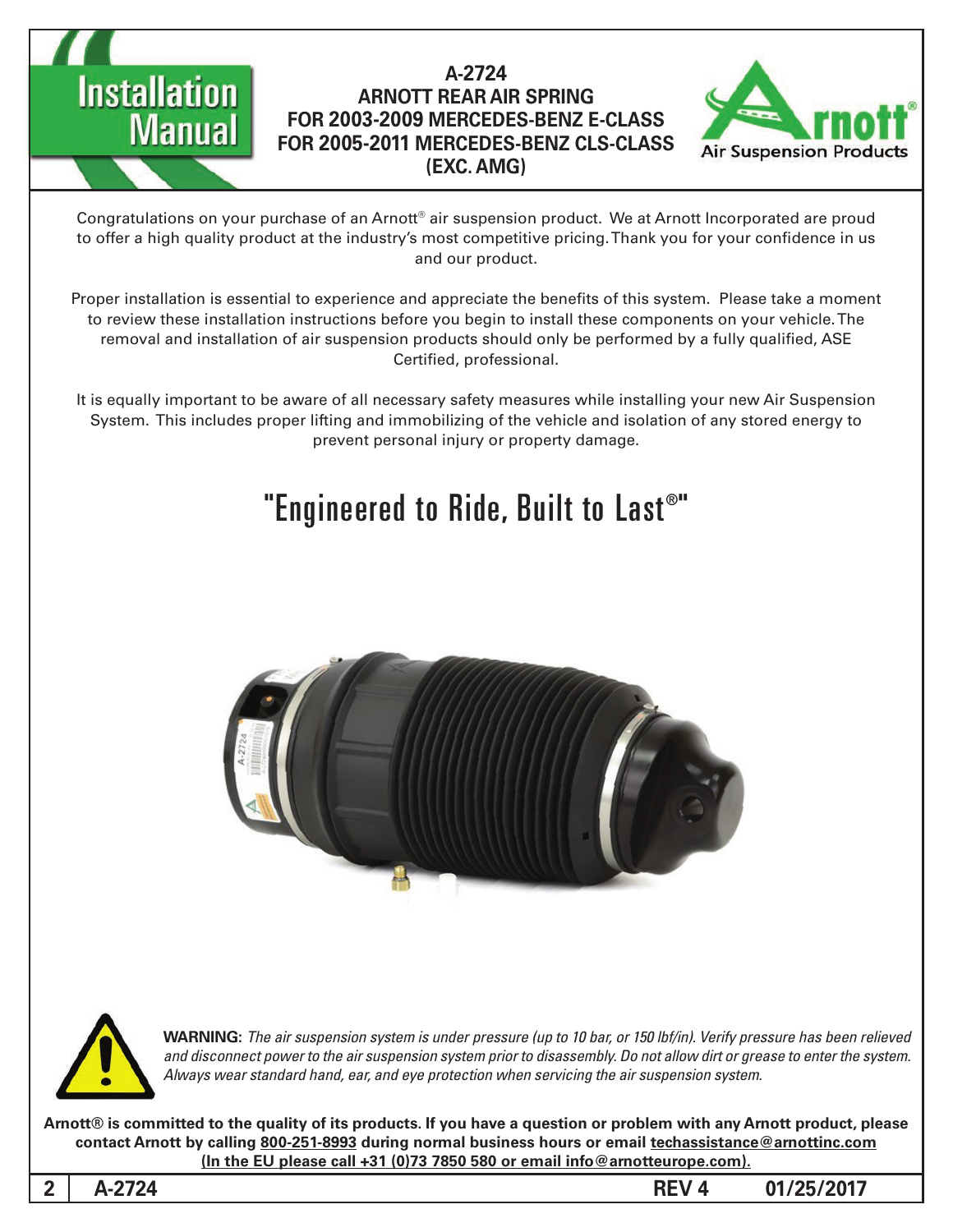



#### **GENERAL INFORMATION:**

Reading this manual signifies your agreement to the terms of the general release, waiver of liability, and hold harmless agreement, the full text of which is available at www.arnottinc.com.

- Not to be stored below  $5^{\circ}$ F (-15 $^{\circ}$ C) or above 122 $^{\circ}$ F (50 $^{\circ}$ C).
- Avoid damage to air lines and cables.
- Removal and installation is only to be performed by fully qualified personnel.
- Use car manufacturer's diagnostic software.

**CAUTION:** Damage to the vehicle and air suspension system can be incurred if work is carried out in a manner other than specified *in the instructions or in a different sequence.* 



 *to how on manual s'owner your consult components electric with working while circuits short of possibility the avoid To* disconnect your battery.



*Consult your vehicle owner's manual, service manual, or car dealer for the correct jacking points on your vehicle and for* additional care, safety and maintenance instructions. Under no circumstances should any work be completed underneath the vehicle if it is not adequately supported, as serious injuries and death can occur.

#### **AIR SPRING REMOVAL**



The air spring(s) contains a solenoid valve. Once inflated, only the "Mercedes DAS Star" diagnostic computer can deflate *the air spring(s).* 

- 1. SETTHE STEERING TO STRAIGHT AHEAD.
- 2. RAISE THE VEHICLE.
- 3. REMOVE THE REAR WHEELS. (FIGURES 1, 2)





**FIGURE 1** FIGURE 2

**1** A-2724 **B**  $\sim$  **PM**  $\sim$  **PM**  $\sim$  **PM**  $\sim$  **PM**  $\sim$  **PM**  $\sim$  **PM**  $\sim$  **PM**  $\sim$  **PM**  $\sim$  **PM**  $\sim$  **PM**  $\sim$  **PM**  $\sim$  **PM**  $\sim$  **PM**  $\sim$  **PM**  $\sim$  **PM**  $\sim$  **PM**  $\sim$  **PM**  $\sim$  **PM**  $\sim$  **PM**  $\sim$  **PM**  $\sim$  **P**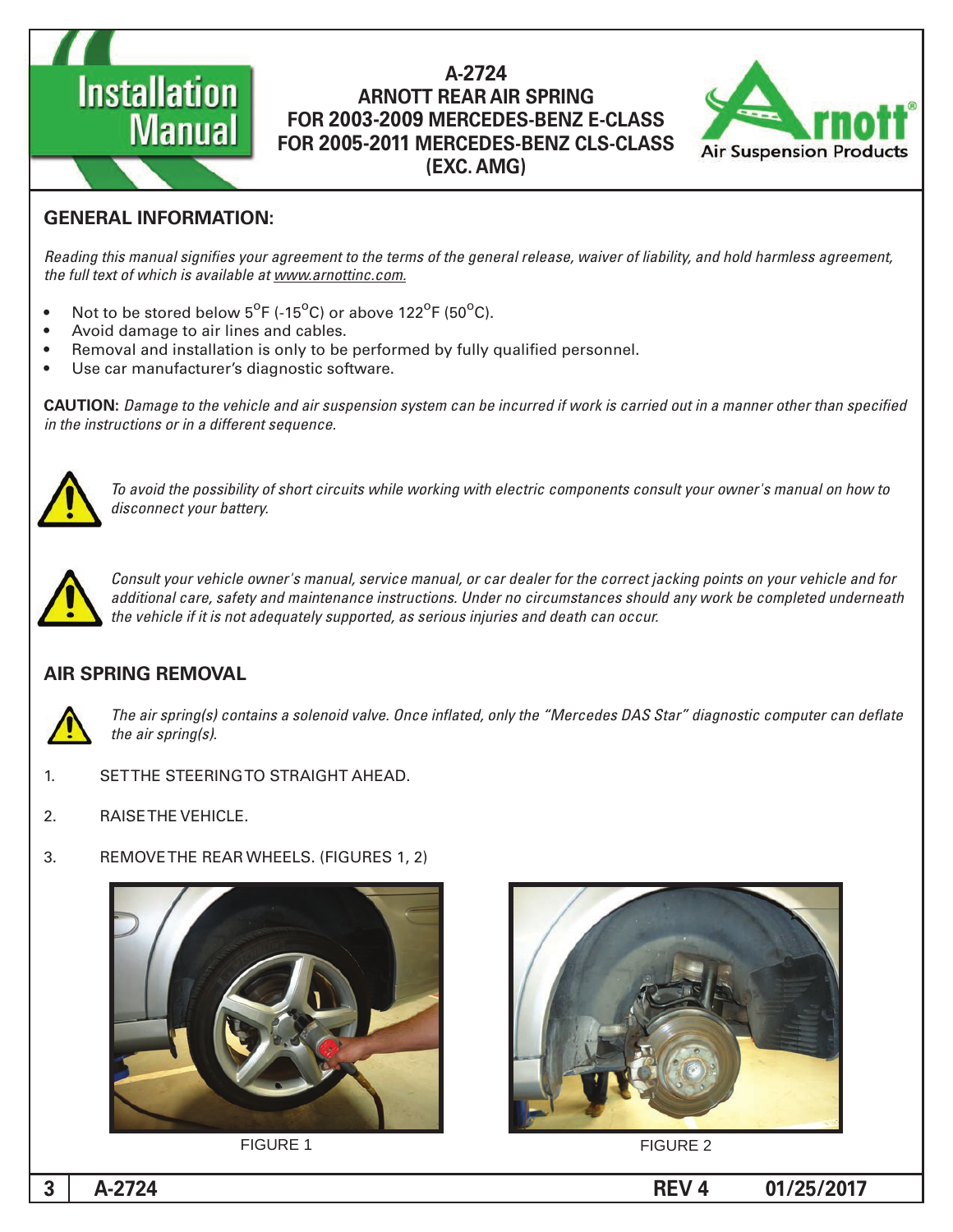

**FIGURE 3** 

5. LOCATE AND REMOVE THE AIR LINE FROM THE AIR SPRINGS TOP MOUNT USING A MERCEDES SOCKET WRENCH (211 589 00 90 00) OR OTHER SUITABLE METHOD. (FIGURES 4, 5)



FIGURE 4 FIGURE 5





6. LOOSEN AND REMOVE THE LOWER SHOCK MOUNTING NUT AND BOLT. (FIGURE 6)



**FIGURE 6** 

**1** A-2724 **REV** 4 **B**  $\overline{01/25/2017}$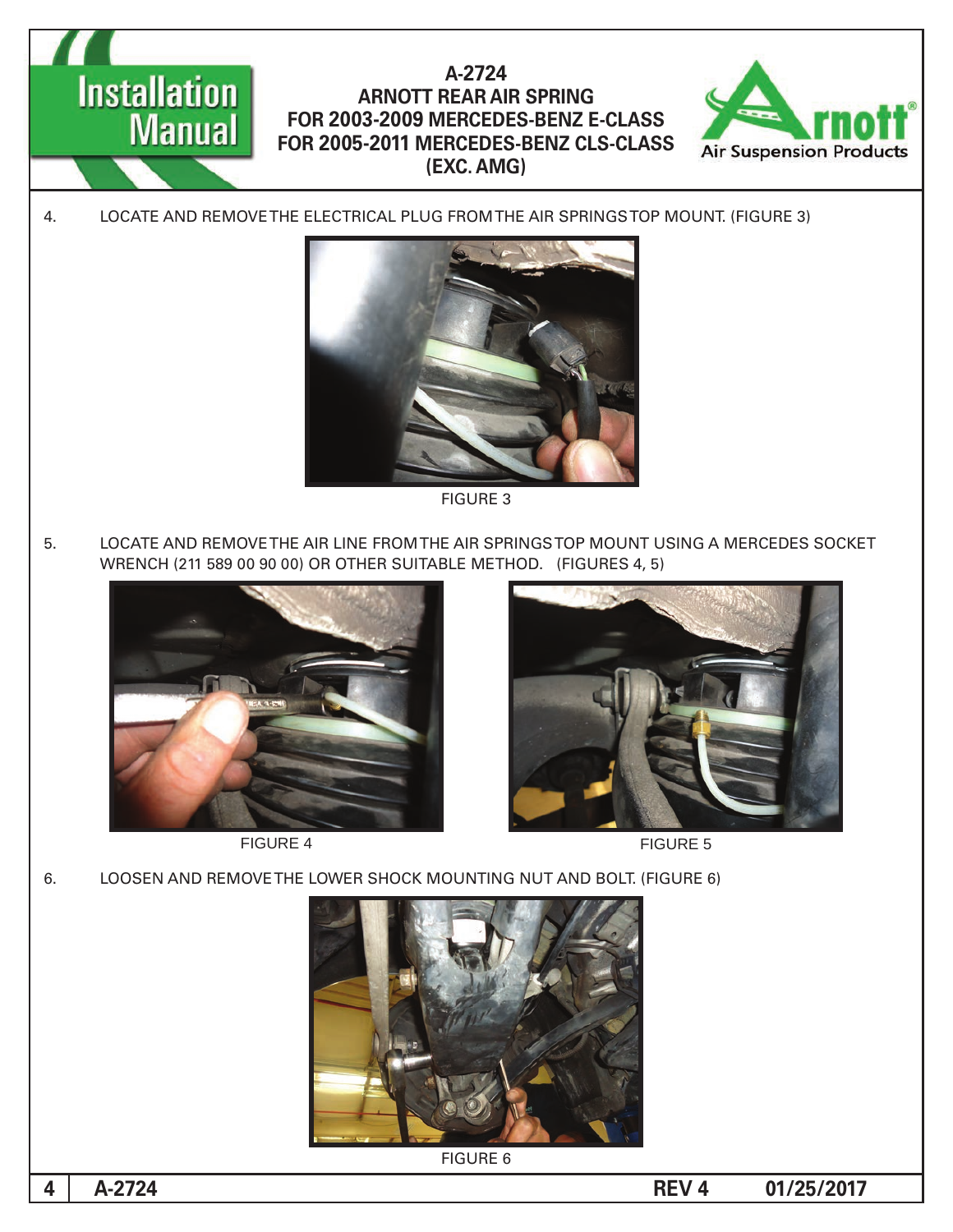

7 FIGURE

8. DISLOCATE THE AIR SPRING'S TOP MOUNT FROM THE VEHICLE. (FIGURE 8)



8 FIGURE

9. LOOSEN AND REMOVE THE AIR SPRING'S LOWER MOUNTING NUT AND BOLT. (FIGURE 9)



**FIGURE 9** 

**1**  $\bullet$  **01/25/2017**